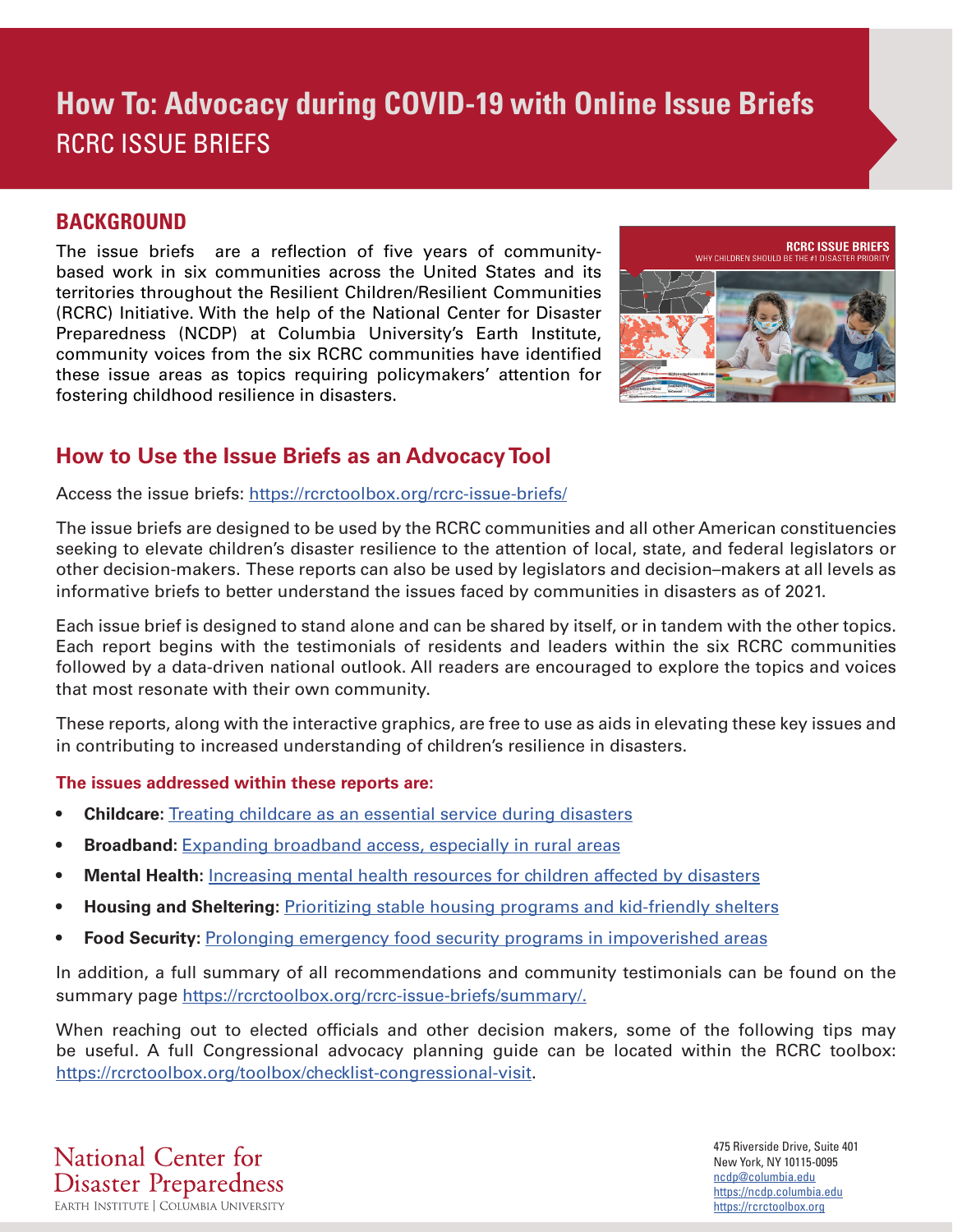### **The Basics of COVID vs. Non-COVID Advocacy**

Usually, advocacy follows the flow of: research **→** outreach **→** visit **→** follow up; typically an in-person visit is hosted by a member of the elected official's staff rather than the official themselves.

However, due to the remote requirements stemming from COVID-19 pandemic circumstances, advocacy is less likely to be occurring as in-person meetings on Capitol Hill or in local offices. For the most part, the process is very similar, except that an in-person visit to your representative may be replaced with a phone conversation instead. Note that this may change on a case-by-case basis, and it is worth contacting your local representative's office to see if they are taking meetings with proper COVID-19 precautions in place.



### **Do:**

- Develop talking points before the meeting to make certain you stay on message
- Clearly identify yourself as a constituent
- Show linkages with specific legislation or programs where possible
- Provide reliable data or fact sheets
- Be positive and friendly
- Be sensitive about time, since meetings are often cut short
- Treat staff with the same level of respect as you do the official
- Compliment the member or staff on positive actions
- Admit if you don't know an answer, but promise to follow up
- Leave your name and contact information
- Send a thank you note
- Follow-up with any additional information needed

#### **Before you reach out to your elected official's office…**

- Review talking points to help prepare you to discuss important issues, tell a story, and make an ask with your elected officials.
	- ▸ The issues are summarized in an Executive Summary at the top of each brief
	- $\rightarrow$  A community story is highlighted as the second section in each brief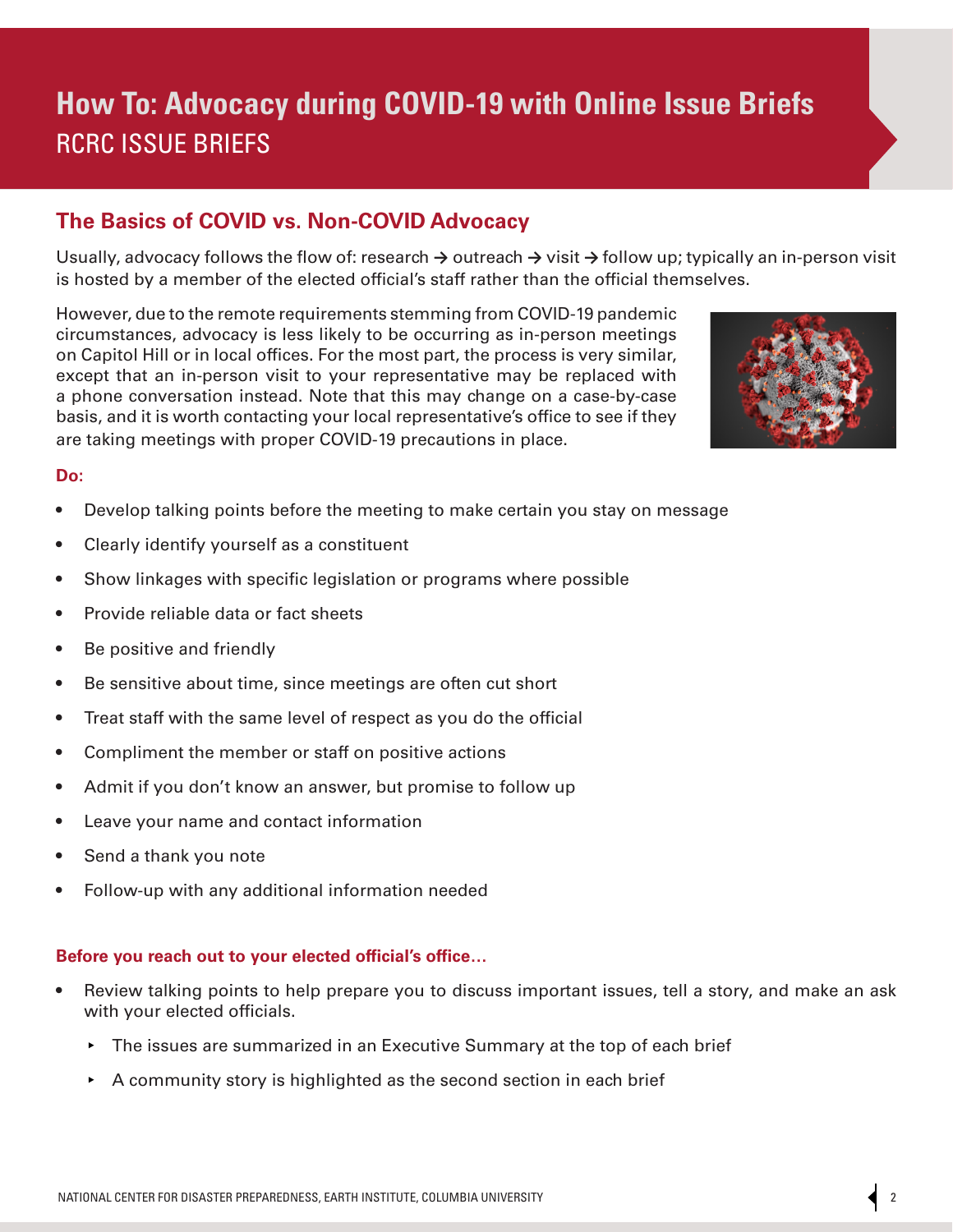#### **Before you reach out to your elected official's office…** *(continued)*

- ▸ Graphics can also help to tell a story visually and these can be shared screen-to-screen in a video call as a point of reference
- ▸ "The Ask" is the most important part of a Congressional meeting, and some "asks" are included in the Recommendations section at the bottom of each brief; however, these recommendations are not exhaustive and advocates should feel free to use whatever "ask" best suits your community needs.
- Condense your plan into an agenda for your meeting. Adjust the timing of the agenda based on the length of your meeting time once it is scheduled.
- Identify, recruit, and engage a local champion to bring a voice of community support as you engage with your member of Congress.
	- ▸ Some community voices are highlighted at the top of each issue brief in a quote. You can also direct your elected officials' attention to their constituent voices here.
	- ▸ Congressional representatives care the most about their constituents' voices make sure constituents are present and speaking.
- Prepare a one-page document including a brief agenda and some background information that tells your community's disaster story and be sure to include basic facts, statistics, and local impact; conclude it with your ask(s).
	- ▸ You can pick and choose from among all the briefs and summarize them in a document for your elected officials, focusing on the pieces most relevant to your community.
	- ▸ Plan to send this to the officials' staff before your meeting and possibly again immediately after as a follow-up.

#### **Reaching out to your Congressional office…**

- Understand that you will likely not hear from or speak with your elected official, but a member of their staff instead.
- Request a meeting time and briefly state what the topic is note that children in disasters is a bi-partisan issue with broad support.